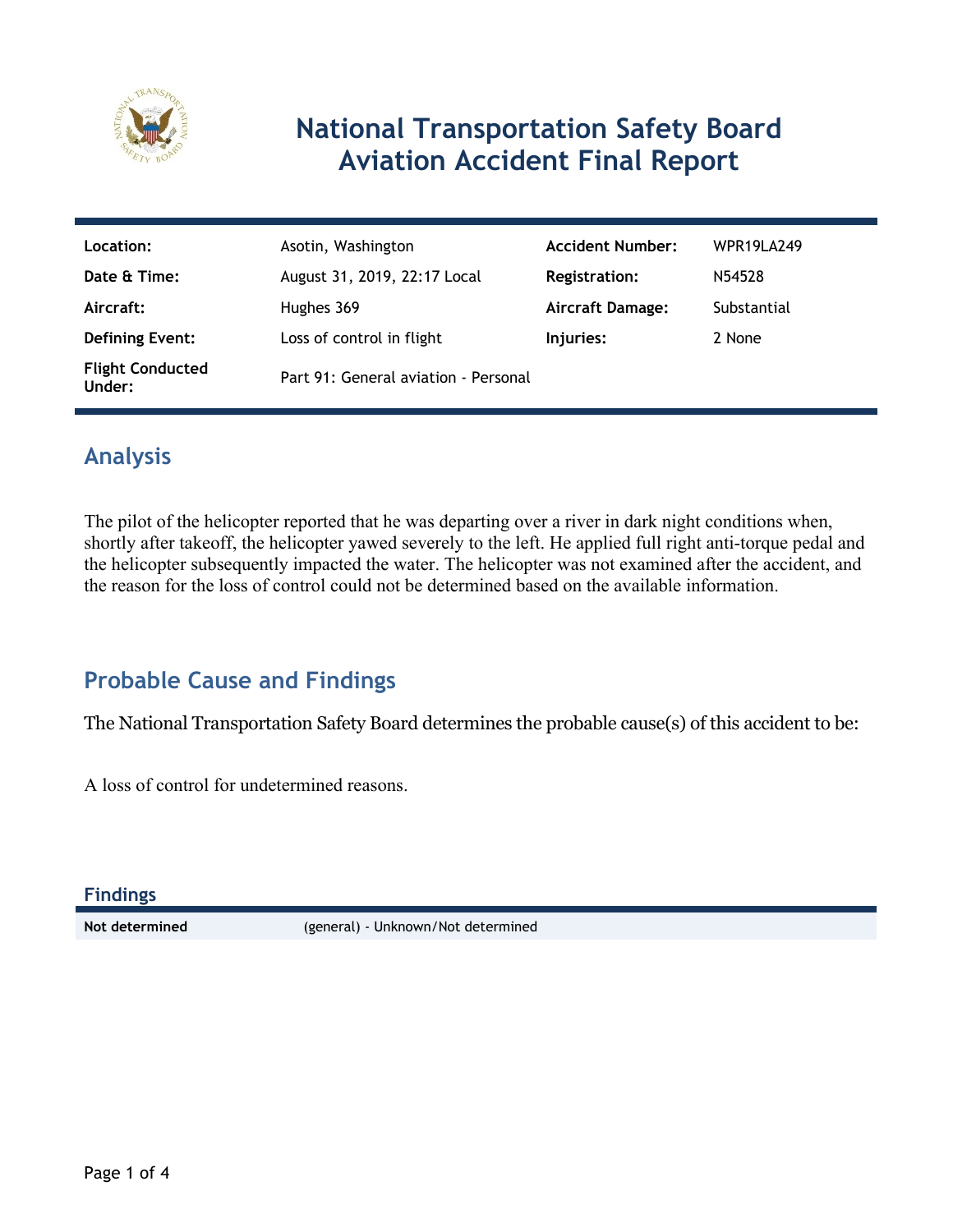### **Factual Information**

On August 31, 2019, about 2217 Pacific daylight time, a Hughes 369D helicopter, N54528, was substantially damaged when it was involved in an accident near Asotin, Washington. The pilot and passenger were not injured. The helicopter was operated as a Title 14 *Code of Federal Regulations* Part 91 personal flight.

The pilot reported that he and his passenger departed from a private residence near the Snake River in dark night conditions. The pilot recalled that shortly after lifting off, the helicopter yawed severely to the left. He applied full right anti-torque pedal and the helicopter subsequently impacted the water. He and the passenger egressed the helicopter, which subsequently sank, and were rescued shortly thereafter. The pilot stated that the helicopter had experienced a loss of tail rotor effectiveness, and that the accident was not due to anything he did incorrectly.

The mechanic who was repairing the helicopter after the accident reported that the aft tail rotor aft drive flex coupling had sheared. He stated that none of the four tail rotor blades were damaged during the accident sequence.

No follow-up examination of the helicopter was performed, and the reason for the loss of control could not be determined.

#### **History of Flight**

**Takeoff** Loss of control in flight (Defining event)

#### **Pilot Information**

| Certificate:                     | Airline transport; Commercial                                                                                                                                                                                                                                 | Age:                              | 42.Male           |
|----------------------------------|---------------------------------------------------------------------------------------------------------------------------------------------------------------------------------------------------------------------------------------------------------------|-----------------------------------|-------------------|
| Airplane Rating(s):              | Single-engine land; Single-engine<br>sea; Multi-engine land                                                                                                                                                                                                   | Seat Occupied:                    | Left              |
| <b>Other Aircraft Rating(s):</b> | Glider; Helicopter                                                                                                                                                                                                                                            | <b>Restraint Used:</b>            | 4-point           |
| Instrument Rating(s):            | Airplane                                                                                                                                                                                                                                                      | <b>Second Pilot Present:</b>      | No                |
| Instructor Rating(s):            | None                                                                                                                                                                                                                                                          | <b>Toxicology Performed:</b>      | No                |
| <b>Medical Certification:</b>    | Class 1 Without<br>waivers/limitations                                                                                                                                                                                                                        | Last FAA Medical Exam:            | September 5, 2017 |
| <b>Occupational Pilot:</b>       | Yes                                                                                                                                                                                                                                                           | Last Flight Review or Equivalent: | June 12, 2019     |
| <b>Flight Time:</b>              | (Estimated) 8000 hours (Total, all aircraft), 3000 hours (Total, this make and model), 4000<br>hours (Pilot In Command, all aircraft), 15 hours (Last 90 days, all aircraft), 10 hours (Last 30<br>days, all aircraft), 3 hours (Last 24 hours, all aircraft) |                                   |                   |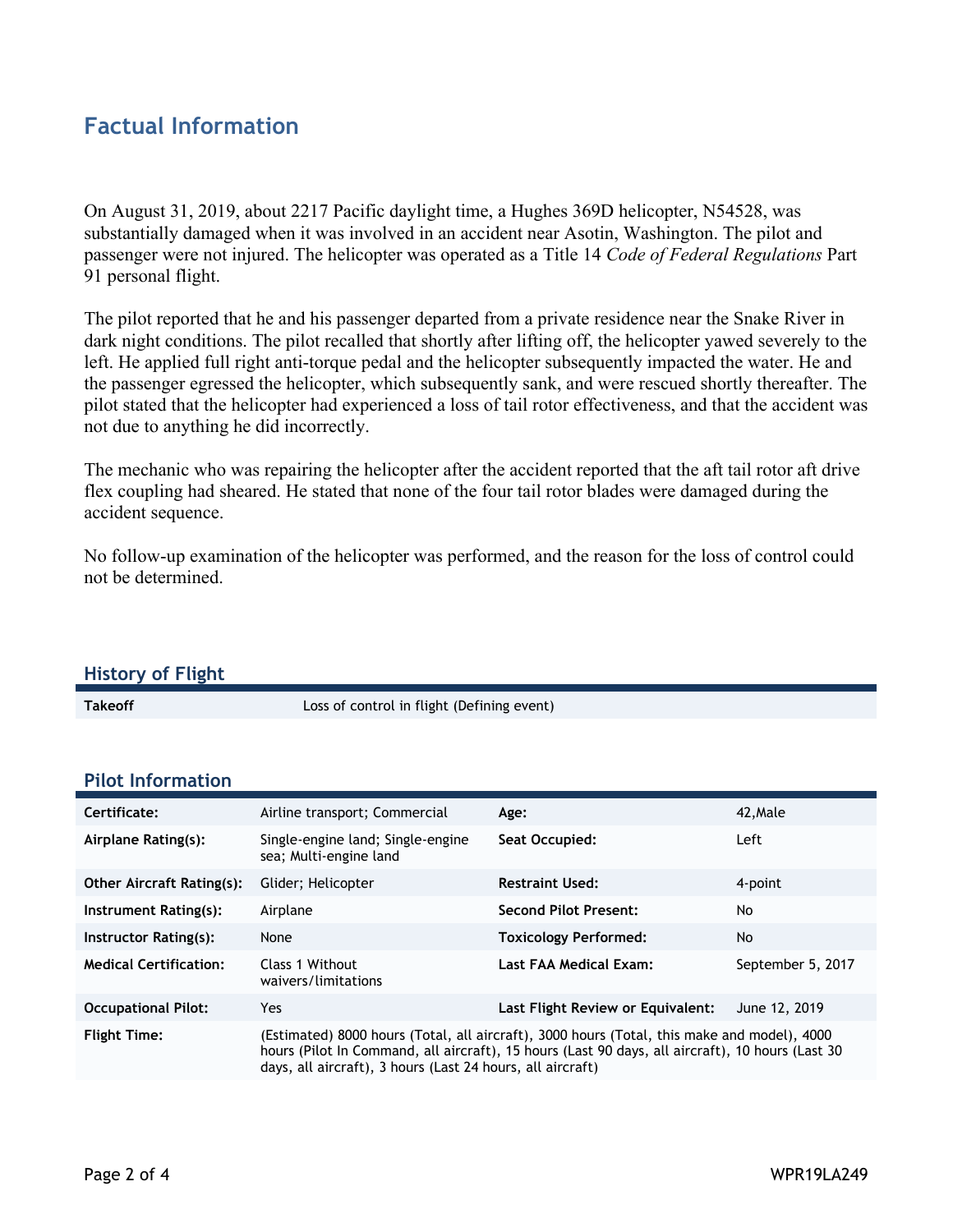# **Aircraft and Owner/Operator Information**

| Aircraft Make:                | Hughes                   | <b>Registration:</b>                     | N54528         |
|-------------------------------|--------------------------|------------------------------------------|----------------|
| Model/Series:                 | 369 D                    | <b>Aircraft Category:</b>                | Helicopter     |
| Year of Manufacture:          | 1978                     | <b>Amateur Built:</b>                    |                |
| Airworthiness Certificate:    | Normal                   | Serial Number:                           | 390464D        |
| <b>Landing Gear Type:</b>     | High skid                | Seats:                                   | 5              |
| Date/Type of Last Inspection: | <b>Unknown</b>           | Certified Max Gross Wt.:                 | 3000 lbs       |
| Time Since Last Inspection:   |                          | Engines:                                 | 1 Turbo shaft  |
| Airframe Total Time:          |                          | <b>Engine Manufacturer:</b>              | Allison        |
| ELT:                          | Installed, not activated | <b>Engine Model/Series:</b>              | $C-20B$        |
| <b>Registered Owner:</b>      |                          | <b>Rated Power:</b>                      | 420 Horsepower |
| Operator:                     | On file                  | <b>Operating Certificate(s)</b><br>Held: | None           |

## **Meteorological Information and Flight Plan**

| <b>Conditions at Accident Site:</b>     | Visual (VMC)                     | <b>Condition of Light:</b>                     | Night/dark       |
|-----------------------------------------|----------------------------------|------------------------------------------------|------------------|
| <b>Observation Facility, Elevation:</b> | KLWS, 1436 ft msl                | Distance from Accident Site:                   | 8 Nautical Miles |
| <b>Observation Time:</b>                |                                  | Direction from Accident Site:                  | $345^\circ$      |
| <b>Lowest Cloud Condition:</b>          | Clear                            | Visibility                                     |                  |
| Lowest Ceiling:                         | None                             | Visibility (RVR):                              |                  |
| Wind Speed/Gusts:                       | $\prime$                         | <b>Turbulence Type</b><br>Forecast/Actual:     | None / None      |
| <b>Wind Direction:</b>                  |                                  | <b>Turbulence Severity</b><br>Forecast/Actual: | N/A / N/A        |
| <b>Altimeter Setting:</b>               |                                  | <b>Temperature/Dew Point:</b>                  |                  |
| <b>Precipitation and Obscuration:</b>   | No Obscuration; No Precipitation |                                                |                  |
| <b>Departure Point:</b>                 | Asotin, WA                       | Type of Flight Plan Filed:                     | None             |
| Destination:                            | Asotin, WA                       | <b>Type of Clearance:</b>                      | None             |
| Departure Time:                         | 22:17 Local                      | Type of Airspace:                              | Class G          |